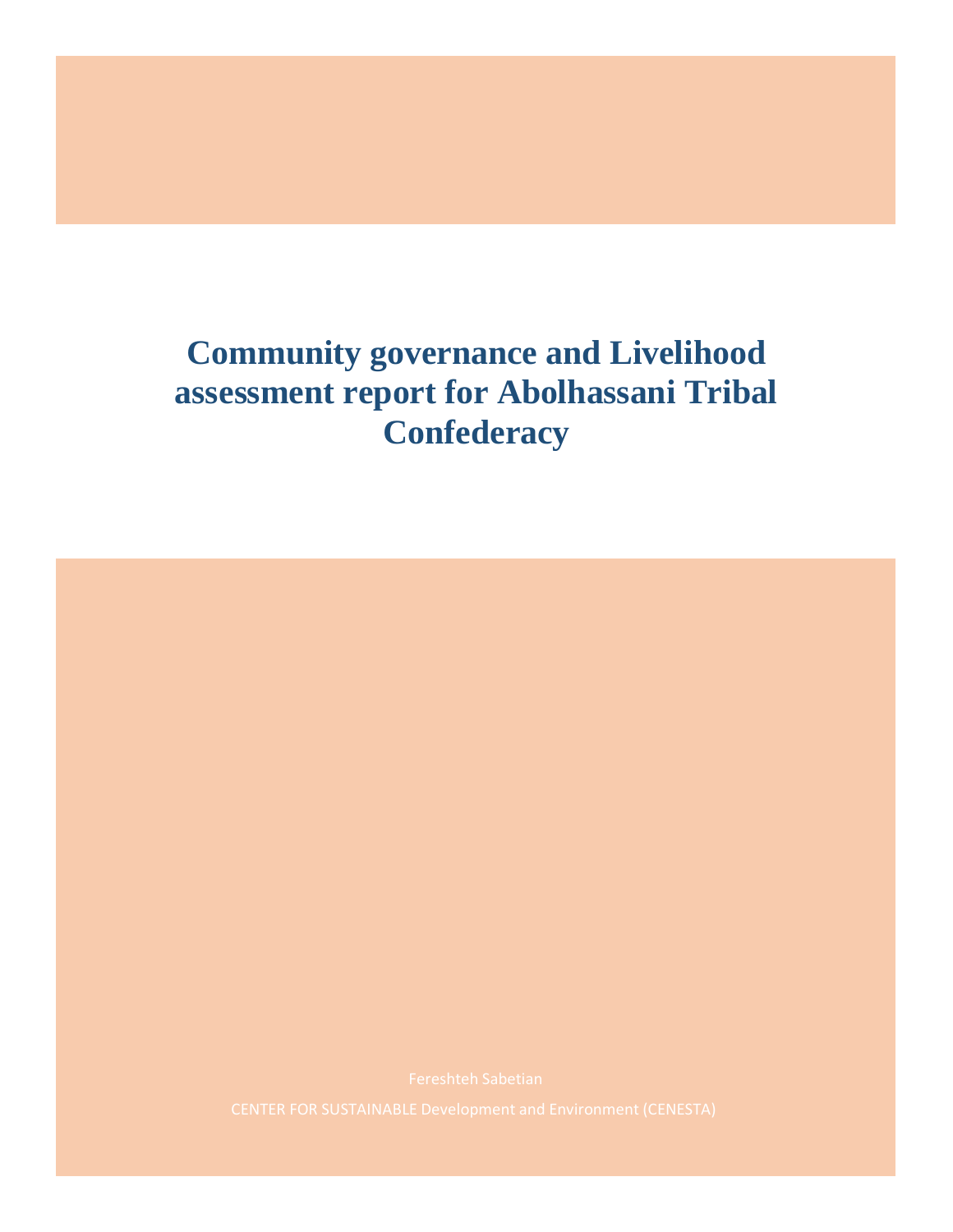### **Community governance and Livelihood assessment report for Abolhassani Tribal Confederacy**

### **1. Demography of the community**

### 1.1. **Locations of residence: cities, regions, states, countries**

Geographical location of the Abolhassani tribal confederacy's territory northeast of Central desert of Iran in province of Semnan. It is located in Khar Touran protected area and belongs to Biarjomand County. The protected area of Khar Touran in 2000 ha was selected by the Office of Natural Resources in 1963. The highest point of the Khar Touran of the summering ground is in the Hesar Mountain at 2000 m above sea level in west of the territory and the lowest altitude is in the centre of Salt Desert of area 1100 meters. The distance between the highest and lowest points is only 10 km, which is ideal for short migrations, therefore, it is suitable for these pastoralist people to settle in summering or wintering ground and only dislocated the herds. The Summering grounds of Abolhassani are located in the north east part of Touran biosphere reserve. A part of their wintering ground is located in Touran region and another part is on the margins of the Daruneh protected area. The above characteristics are at the root of the very high biodiversity within the Abolhassani tribal territory. The peridesert region is influenced by various climatic zones including desert, mountain and the greater climatic regions such as Siberian, Indian Ocean and Mediterranean. This has always caused drought years which have intensified recently due to the vagarious of the global climate change.



*Figure 1* Location of Abolhassani Tribal Confederacy's customary territory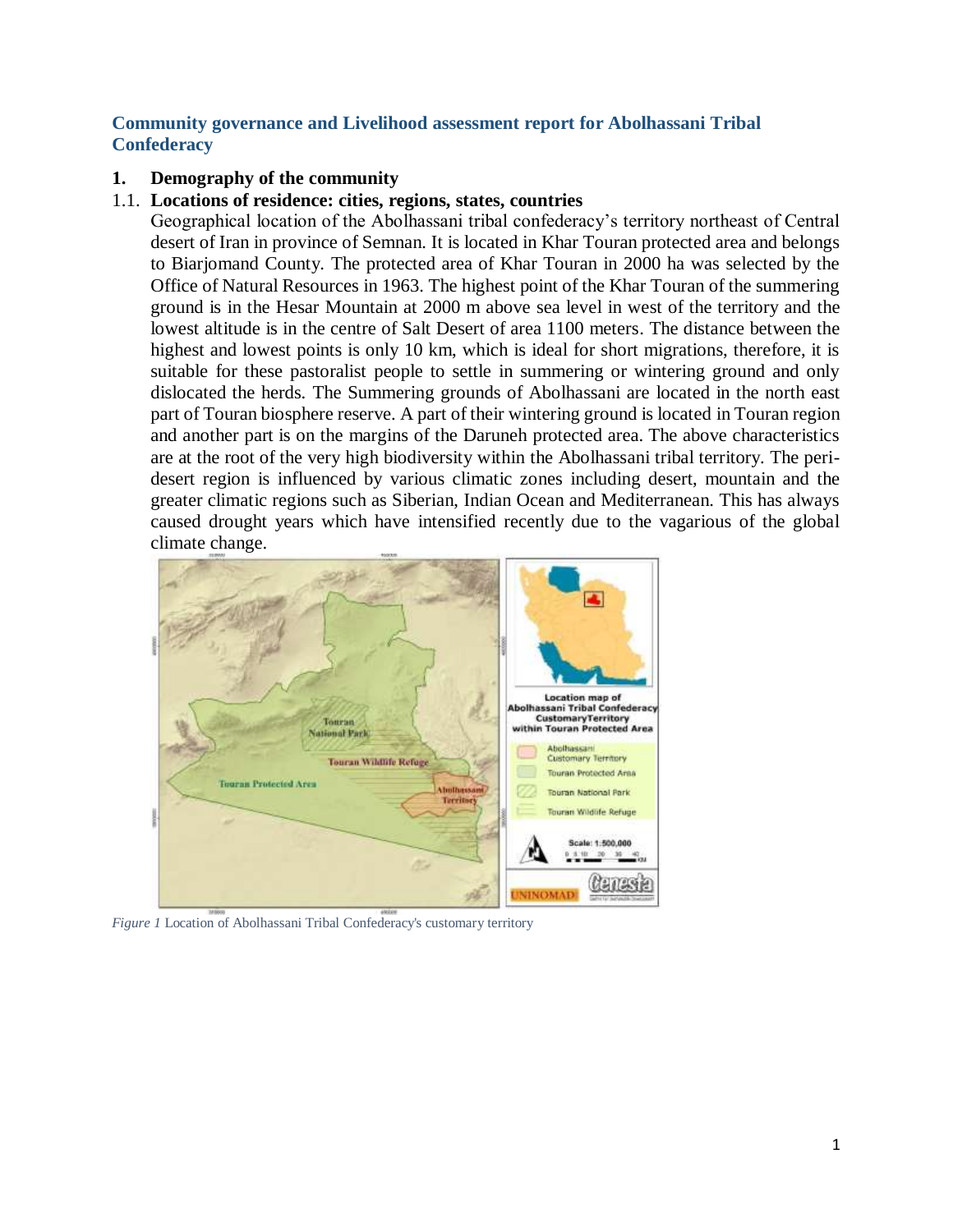

*Figure 2* Overview of one of Abolhassani villages, photo courtesy of CENESTA



*Figure 3* Pistachio plantations, photo courtesy of CENESTA

### **Migratory routes**

Tangeh Sorkh migratory routes begins from Chah Sang Sefid, Cheshmeh Zag and Tangeh Sorkh summering grounds and has to stop over on the way: Goor Torkaman and Chah Allahyar. This migratory route at the end leads to Chah Ney Bala, Chah Sonni and Aghol Shireh-i wintering grounds. The Tangeh Sorkh migratory routes is parallel to the Khar Touran road to Darooneh on the east side of the road.

The summering and wintering grounds as well as migratory routes, midway grounds and stop overs of the Abolhassani Tribal Confederacy's territory are organized in the following table: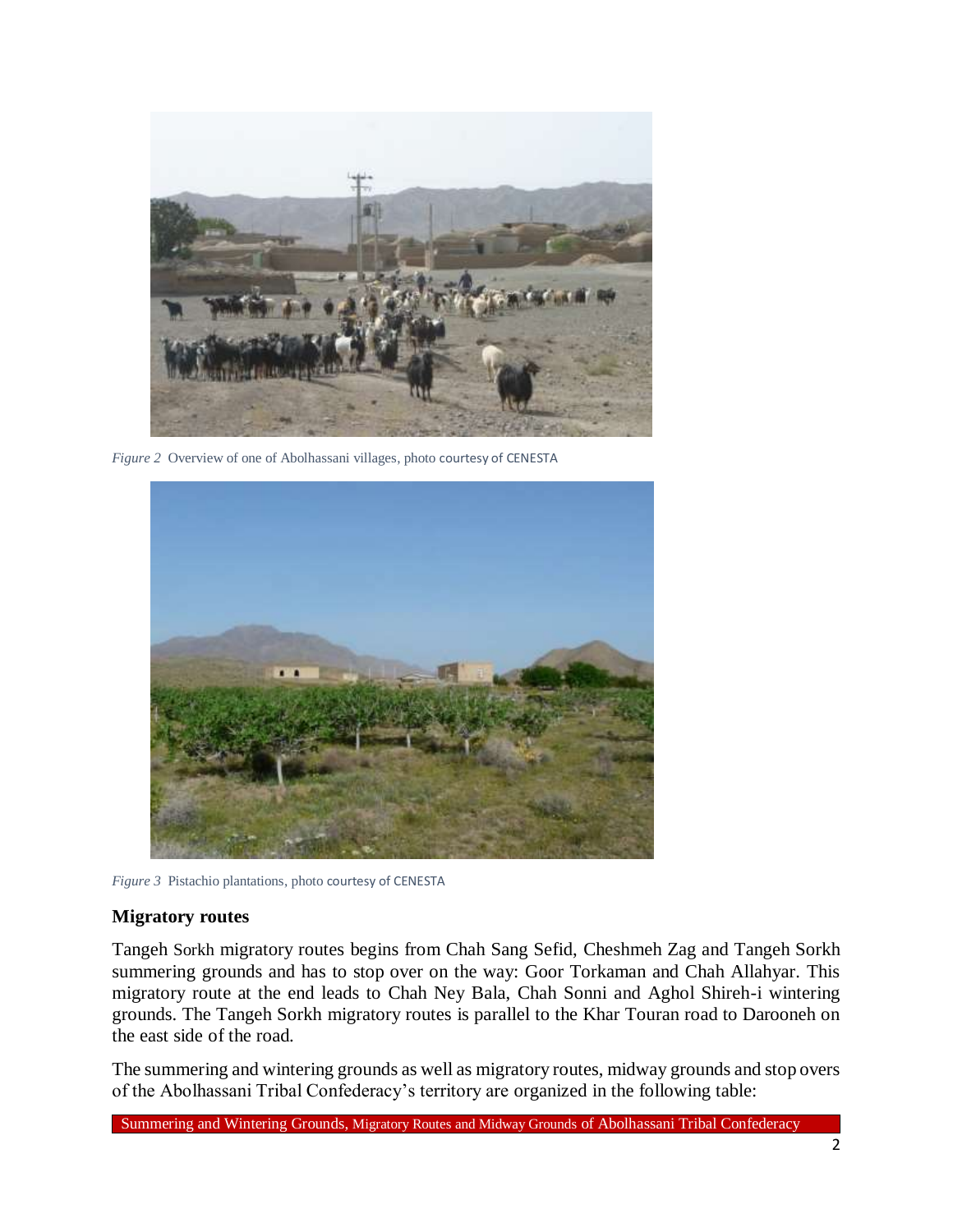| <b>Summering Ground</b>                                                                                 | <b>Migratory Route</b>          | <b>Midway Ground</b>                                                                    | <b>Wintering Ground</b>                                                                                                                       |
|---------------------------------------------------------------------------------------------------------|---------------------------------|-----------------------------------------------------------------------------------------|-----------------------------------------------------------------------------------------------------------------------------------------------|
| Chah-e Ogleh Gaz<br>Chah-e Anabestan<br>Kooh-e Lor<br>Guru<br>Narestaneh<br>Hesaru Bala<br>Hesaru Paeen | Sorkh band migratory route      | Aghol Deraaz stop over<br>Sanjari stop over<br>Sorkh band stop over<br>Sohlak stop over | Sorkh Band<br>Sanjari<br><b>Nakhlak</b><br>Posh Kashoo<br>Cheshmeh Shotori<br>Damghanoo Bala<br>Damghanoo Paeen<br>Boz Aghaloo<br>Kamar Sango |
| Gelgeloo<br>Amin Abad (Vahl)                                                                            | Salamroud migratory route       | Chah Korda stop over<br>Jofar stop over<br>Salamroud Paeen stop over                    | Salamroud Paeen<br>Beshkan Far<br>Pasheh Doon<br>Aghol Sangi                                                                                  |
| Chah-e Sang Sefid<br>Cheshmeh Zaag<br>Tangeh Sorkh                                                      | Tangeh Sorkh migratory<br>route | Chah Allahyar stop over<br>Goor Torkaman stop over                                      | Chah Ney Bala<br>Chah Sonni<br>Aghol Shireh-i                                                                                                 |

Table 1: Summering and Wintering Grounds, Migratory Routes and Midway Grounds of Abolhassani Tribal Confederacy (Participatory Workshops)

Salamroud migratory routes begins from Gelgeloo and Amin Abad (Vahl) summering grounds and after crossing the Khar Touran Darooneh Road and passing by Garmaab Bala and Garmaab Paeen continues on the side of the road to reach to Salamroud Paeen, Beshkan Far, Pasheh Doon and Aghol Sangi wintering grounds.

Sohlak migratory routes crossed on the west side of the territory and begins from Chah Ogleh Gaz, Chah Anabestan, Kooh Lor, Goorou, Narestaneh and Hesaru Bala and Hesaru Paeen summering grounds in the north west of the Abolhassani village and after staying in Sorkh band, Sanjari, Aghol Deraz and Sohlak leads to the Sorkh Band, Sanjari, Nakhlak, Posh Kashoo, Cheshmeh Shotori, Damghanoo Bala, Damghanoo Paeen, Boz Aghaloo and Kamar Sango wintering grounds. (Participatory Workshops and Annex 3 report of Cenesta)

### **1.2. Population, gender ratio, literacy ratio and etc.**

The Abolhassani tribal confederacy is consisted of 12 tribes and 39 subtribes and the population is about 800 people. There are 267 families (1199 people) in the Khar Touran region and gender ratio was 50.2% for women to 49.8% for men in 2008 national census which is slightly different from the population of nomads in province of Semnan (49.5%) women to 50.5 men in 2011 national census) (Iran's National Census Centre).

| Abolhassani Tribes and Subtribes |                |              |                       |  |  |
|----------------------------------|----------------|--------------|-----------------------|--|--|
|                                  | Rezaee         |              | Allah Moradi          |  |  |
|                                  | <b>Bolouki</b> | Sistan Nejat | Cheragh'ali           |  |  |
| Saleh                            | Kholari        |              | Barati                |  |  |
|                                  | Habibollah     |              | Hosseina              |  |  |
|                                  | Motalleb       |              | Haadi                 |  |  |
|                                  | Mirza Mousa    | Mollai       | Fouladi               |  |  |
| Khodabakhsh                      | Amoo Ali       |              | Ali Taali             |  |  |
|                                  | Khan Jan       |              | Reza Gholi            |  |  |
|                                  | Morteza Gholi  | Emam Gholi   | Mohammad Taghi        |  |  |
| Momen                            | Haji Baba      |              | <b>Mohammad Eesaa</b> |  |  |
|                                  | Shirdel        | Nazar Shad   | Norouz Ali            |  |  |
|                                  | Ali Baba       |              | Khan Esmaeel          |  |  |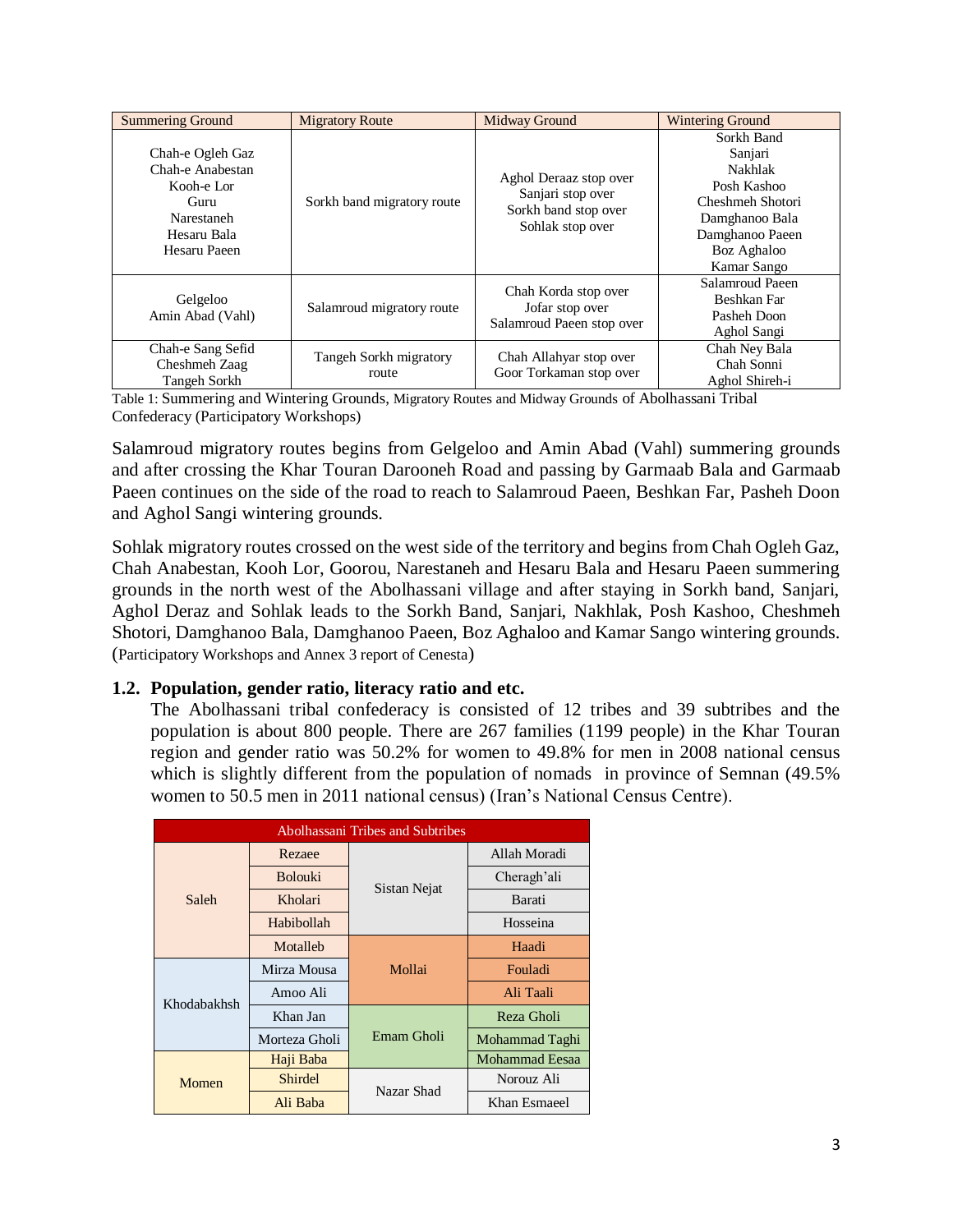|            | Moradi    |                       | Ramezan Pasand      |
|------------|-----------|-----------------------|---------------------|
| Karbalayi  | Moshtaghi |                       | Karto Khani         |
|            | Khodadad  | <b>Mohamad Yoosef</b> | <b>Taslim Abadi</b> |
|            | Haj Agha  |                       | Hesar Kash          |
| Haj Sharif | Safaoddin |                       | Hassan Molla        |
|            | Bahaoddin | Shir Mohammad         | Ata Khaani          |
| Mir jalali |           |                       | Mir Mohammad        |

Table 2: Abolhassani Tribes and subtribes

| Population of Nomads in Khar Touran Region |     |       |                         |     |       |  |
|--------------------------------------------|-----|-------|-------------------------|-----|-------|--|
| <b>Summering Ground</b>                    |     |       | <b>Wintering Ground</b> |     |       |  |
| Families                                   | Men | Women | Families                | Men | Women |  |
| 267                                        | 597 | 602   | 267                     | 597 | 602   |  |

Table 3: Population of Nomads in Khar Touran Region

According to the national census in 2008 the literacy rate of the nomad men in Semnan province is 78.55% in summering ground and 79.81% in wintering ground and for women in both summering and wintering ground is 73.40%. Still there have been times when a drought has been so drastic as to cause major mass migration from the tribal territory. The great drought of the year 2000 inflicted such heavy loss in livestock—that almost the entire tribal confederacy was forced out of the tribal territory. An estimated 70% of livestock was lost or sold at a pittance to intermediaries; the current population that has returned is barely 40% of the pre-2000 level. It is anticipated that climate variability and change in the this area will have overwhelming impacts on agriculture and land use, ecosystem and biodiversity, human settlements, diseases and health, and hydrology and water resources (Iran's National Census Centre).

|       | Literacy rate of Nomads in Province of Semnan      |               |       |          |      |       |          |               |       |          |      |
|-------|----------------------------------------------------|---------------|-------|----------|------|-------|----------|---------------|-------|----------|------|
|       | <b>Summering Ground</b><br><b>Wintering Ground</b> |               |       |          |      |       |          |               |       |          |      |
|       | Men<br>Women                                       |               |       |          | Men  |       |          | Women         |       |          |      |
| Total | Literate                                           | $\frac{0}{0}$ | Total | Literate | $\%$ | Total | Literate | $\frac{0}{0}$ | Total | Literate | $\%$ |
| 5571  | 4376                                               | 79            | 4931  | 3608     | 73   | 6996  | 5582     | 80            | 6192  | 4579     | 74   |

Table 4: Literacy rate of Nomads in Province of Semnan

### **1.2 History of the community**

#### **2.1. Origin of the community**

The origin of the Abolhassani Tribal Confederacy, like the other tribes in the region is from 4 different tribes, Arab, Ajam, Sistani and Balouch. Mr. Shah-hosseiny in his book, Nomads of province of Semnan, states that most of the nomads of Khar Touran tribes are Arab who migrated to the region centuries ago (Shah-hosseiny and Ranjbar). The second portion of the population are Ajam and they claim that they have come from Fars. According to Mr. Salehi from Saleh sub-tribe and a member of the Council of Elders at the Abolhassani Tribal Confederacy, the Salehi, Mo'men and Haji Ali subtribes came to this area from Fars over 300 years ago. The ancestor of Khodabakhsh sub-tribe came from Se Qal'e (3 castles) in Khorasan. Mirza Mousa from this sub-tribe was an important person in defending the nomads of Khar-Touran against rubbers and muggers.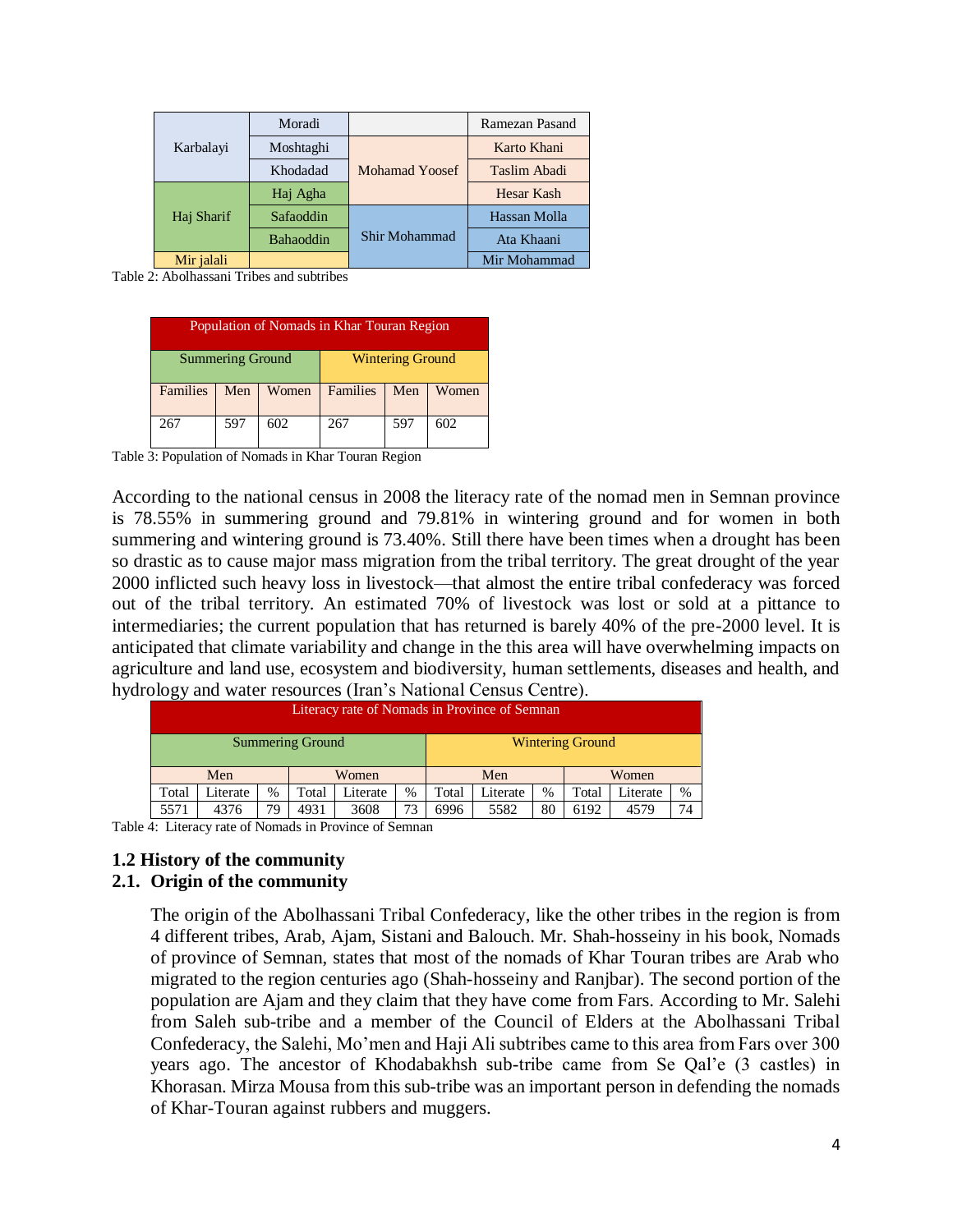The Karbalaee sub-tribe is originally from Shahroud, the Haj Agha sub-tribe from Farino are originally from Khor-Biabanak in Yazd province. The Haadi sub-tribe are from Sabzevar, Sistaani from Sistaan and Baluchistan and Hassan Molla are from Kooh-e Khaab (Mr. Salehi's notes on the history and culture of the region).

### **2.2. Historical turning points**

Through prticipatory workshop at the Abolhassani in 2015, the Council of Elders of Abolhassani Tribal Confederacy explained the historical turning points as followed:

1941-1953: The years of major droughts, famine and outmigration to regions Tabas and Biarjomand. Also there were insecurity in the territory because of looters and muggers who were called Baseri, and were coming from as far as Fars province.

1956-1978: Rainy years which brought favourable conditions for grasslands

1963: Nationalisation of natural resources, land reform and beginning of grazing permission issues.

1971: Return of nomads to their territories

1981: Drought

1984: Severe drought, nomads' transhumance to Neyshabour, high losses of livestock reported

1997: Drought, transhumance to Sabzevar

2000: Severe drought, transhumance to Shahroud, Biarjomand and Firouzkooh. Short term out migration. Livestock losses was reported less than 1984

2011: Drought, transhumance to Biarjomand and Abbas Abad (between Shahroud and Sabzevar)

2014: The worst drought after the famine of 1941. Transhumance to Dmavand and Firouzkooh and short term out migration

### **2.3. Political challenges**

Because the territory of the Abolhassani Tribal Confederacy is located in remote areas of the province and on the edge of central desert of Iran, they have little interaction and challenges with the government. The greatest challenge for them began in 1963 and the time of nationalization of forests and grazelands, which limited their access to grasslands and forced them to follow inorganic rules about permits. This event heavily affected the economic life of pastoralist people as well as having great impact on the environment. Since the Abolhassani migrate horizontally, they need a larger area to find the patches of grass to feed the animals, and they have been doing it by grazing in more distant pastures and collaboration with other nomadic tribes to share their grasslands. Currently they have no right to use this centuries long customary law and they are forced to use other strategies like temporarily selling the livestock to the person that has the permission to a certain grassland, in order to feed their animals in natural way (Council of Elders of Abolhassani Tribal Confederacy through participatory workshop).

## **3. Social structure**

### **3.1. Cultural identity**

The nomadic tribes of Abolhassani are Persian speakers, with Kaviri and Sabzevari accent. Many of these pastoralists are settling down in villages which are not very far from the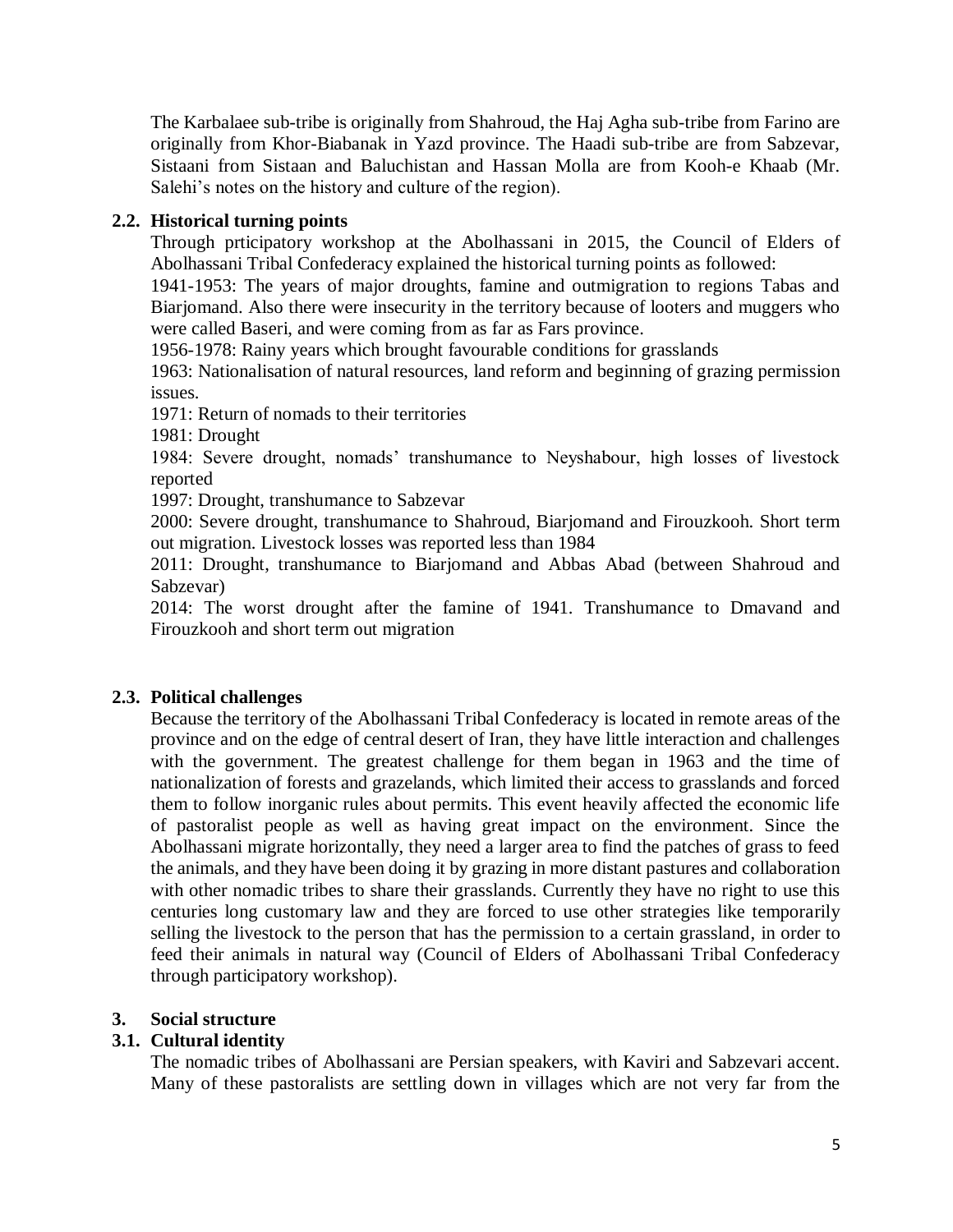grasslands and their lifestyle is still like other nomads of Semnan province (Shah-hosseiny and Ranjbar).

### **3.2. Value and belief system**

The major religion in Abolhassani tribes is Islam branch of Shiite Asna Ashari (followers of Imam Jafar Sadeq). While few villages such as Farinou have mosques, there are many other villages which are waiting for government funds to build their own mosques. Meanwhile they follow the schedule of prayer by using application of Azan on their mobile phones. The nearest place with religious significance is the tomb attributed to St. George in Peyghambar (prophet) mountain (Mr. Salehi's notes on the history and culture of the region).

**Women's role within the community** In Abolhassani women work alongside men in fields and farms. They also take care of the housework, keep poultry such as hen and sometimes turkey, and are in charge of cooking and preparing the meals. Women in Abolhassani bake bread and make all dairy products both for the family use and for selling in the market (participant observation at the territory of Abolhassani).

### **3.3. Tribe structure**

Since the Abolhassani pastoralists have small territory, the tribe structure is a little different from large tribal confederacy in Iran. The elderly are considered as the wise people and head of the family. They make decisions which are best for the family or their subtribe, yet give room to their children to work and share responsibility. Sheep herding traditionally was hereditary in nomad families of Khar Touran and each son would have received a number of animals to start his own work. For example in subtribe of Saleh, the father has divided his herd and land between his sons, so each son had a primary capital to invest on, and by farming and proliferation of the animals, was able to sustain their livelihood. This method continued in some families, but has stopped in some other families who left their animals to their relatives and went to live in the cities. Also many of the young children of these nomads are living and studying in cities, and there is a possibility that they choose the city life over the traditional pastoralism (Council of Elders of Abolhassani Tribal Confederacy through participatory workshop).

### **4. Livelihood**

## **4.1. Sources of livelihood**

## **4.1.1. Main**

### **Pastoralism**

The predominant activity conducted by the Abolhassani people is pastoralism. Sheep, goat and camel are the main types of livestock they raise, while they also keep poultry such as chickens, ducks and turkey for the family use. The number and type of the animals is closely related to the rainfall. In good and rainy years the nomads depend on the herds especially choosing sheep over goats for they are more profitable in short run. In drought the ratio changes in favour of herds that are more resistant to the heat and dry climate, therefore there **are** more goats in each block than sheep (Council of Elders of Abolhassani Tribal Confederacy through participatory workshop).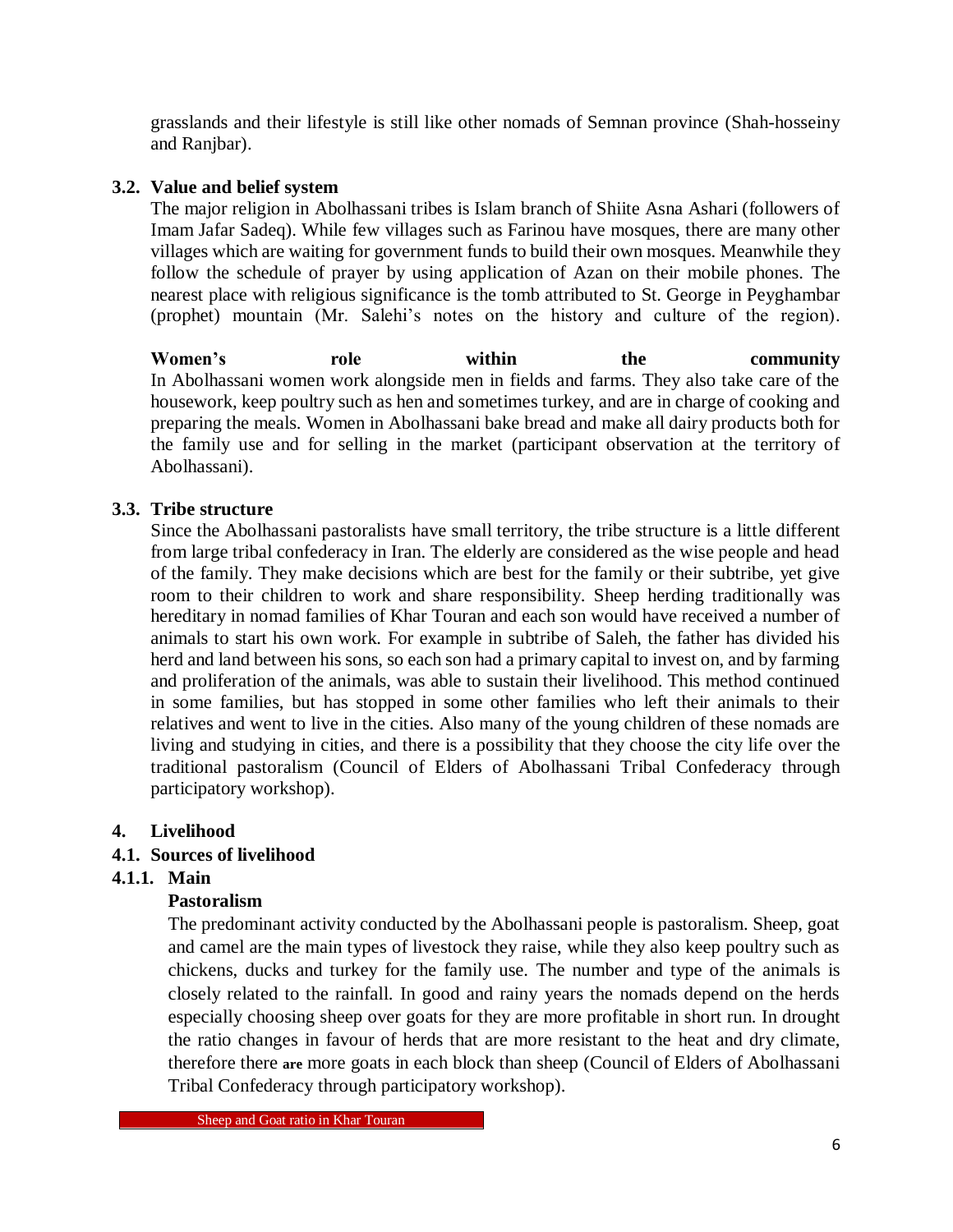|                   | Goat                     | Sheep             |               |
|-------------------|--------------------------|-------------------|---------------|
| <b>Population</b> | $\frac{0}{0}$            | <b>Population</b> | $\frac{1}{2}$ |
| 30240             | $\overline{\phantom{a}}$ | 1711'             | ററ<br>20      |

Table 5: Sheep and goat ratio in all nomadic tribes of Khar Touran region in 2000 (Iran's National Census Centre)

|                | Main breeds of goat and sheep in Abolhassani territory |                                                                                                                                                                                                                                                                                                                                                                                                                                                                                                                                                                                                                                                     |  |  |  |
|----------------|--------------------------------------------------------|-----------------------------------------------------------------------------------------------------------------------------------------------------------------------------------------------------------------------------------------------------------------------------------------------------------------------------------------------------------------------------------------------------------------------------------------------------------------------------------------------------------------------------------------------------------------------------------------------------------------------------------------------------|--|--|--|
| <b>Species</b> | <b>Breed</b>                                           | <b>Description</b>                                                                                                                                                                                                                                                                                                                                                                                                                                                                                                                                                                                                                                  |  |  |  |
| Goat           | Local                                                  | The main breed of goat that the Abolhassani keep is called Local goat, a breed that has lived<br>from many years in this area and adapted to the climate and vegetation of the Khar Touran.<br>The main specifications of these animals are medium size with medium size legs and dense<br>hair. They are very resistant to heat, cold and drought, need little food and therefore are<br>reasonable, have immunity to many local sickness and can walk long distances. In average<br>they give half a kilo of milk every day. The average weight of local goats is 40 to 45<br>kilograms.                                                          |  |  |  |
| Goat           | Pakistani                                              | The non-local race of goat in Abolhassani is called Pakistani, which is larger, has very long<br>ears and has taller legs. The have less hair and are very sensitive to cold, so if the temperature<br>drops, they can die very easily. They need more forage, and give more milk, their kids are<br>larger than local goats, and the possibility of twinning is higher in this type. The hybrid of<br>these types of goats are usually large with more wool and can give more milk. But they are<br>still sensitive to cold and need more forage. The average weight of these hybrid or locally<br>called Dobar goats is about 60 to 70 Kilograms. |  |  |  |
| Sheep          | Balouchi                                               | The common sheep in Abolhassani is a Balouchi breed and is called local sheep, this breed<br>that has brought from province of Khorasan and during many generations, adapted to the<br>climate and vegetation of the Khar Touran area. It has a middle size, dense wool, more<br>adaptive to cold and hot, but still not as resistant as local goats. They give about half kilo milk<br>each day, usually have one offspring, but there have been incidents of twinning as well. They<br>usually age between 7 to 8 years and if the grassland is good, they can walk long. The average<br>weight of these breed is about 45 to 50 kilograms.       |  |  |  |
| Sheep          | Afshari                                                | The non-local type of sheep is called Afshari, which is very profitable in short time, but very<br>delicate and weak against heat and drought. Therefore, the Abolhassani tribe cannot keep<br>them in their arid land.                                                                                                                                                                                                                                                                                                                                                                                                                             |  |  |  |

Table 6: Main breeds of goat and sheep in the territory of Abolhassani Tribal Confederacy (members of the Abolhassani Tribal Confederacy through participatory workshop).

The management of rangelands is undertaken communally, and the council of the elders of the community still plays a crucial role in deciding on when, where and which kind of animals are led to each pasture land. The same applies to water resources such as qanats, springs and wells (Council of Elders of Abolhassani Tribal Confederacy through participatory workshop).

The migration style of the Khar Touran nomads is mostly horizontal and short. The maximum distance between summering and wintering ground is about 30 to 50 km and the migration usually takes between 1 to 3 days (Shahhosseini and Ranjbar). Most of the summering grounds are located to the north west and north east of the territory and although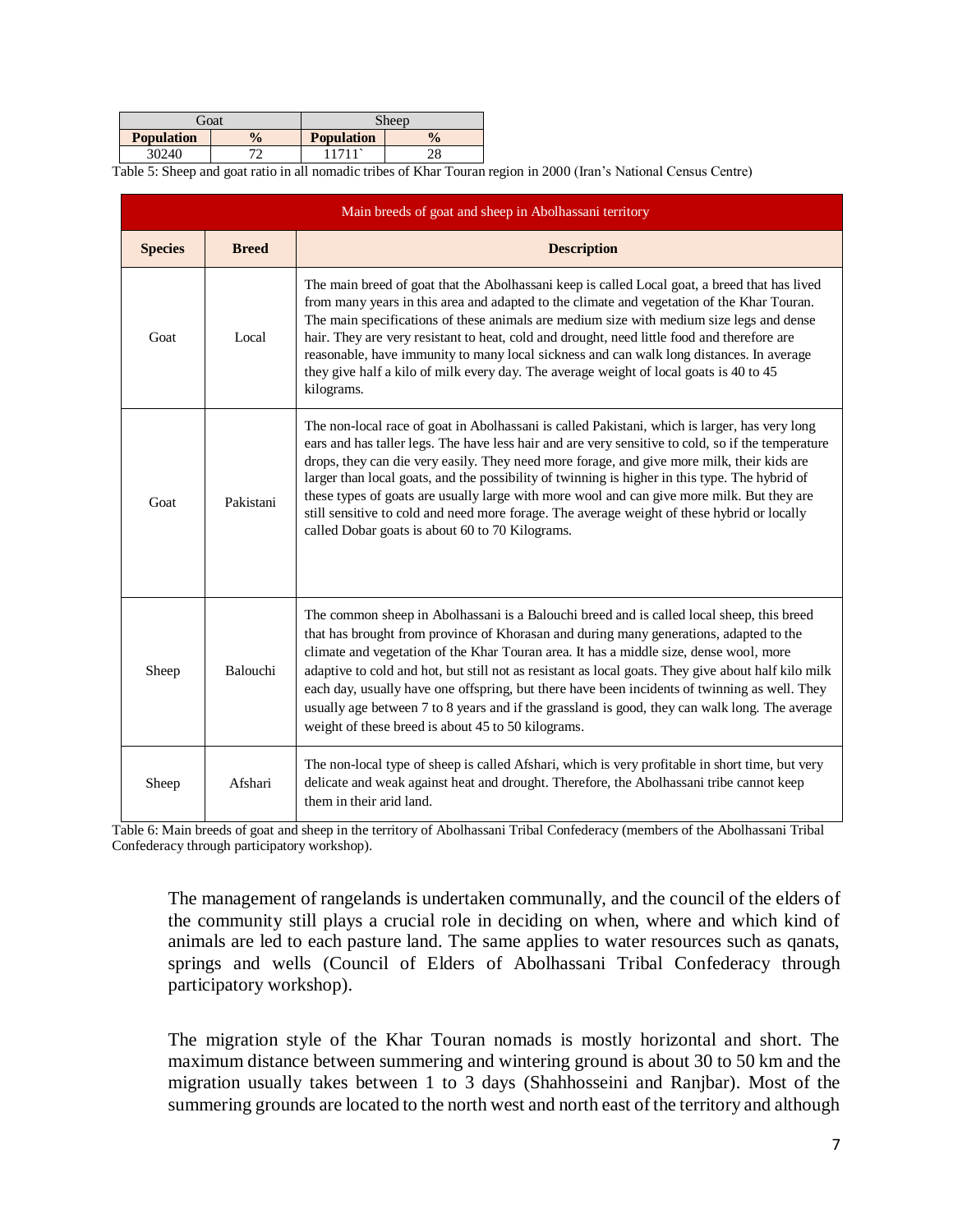they are not very far from the villages, the temperature difference is considerable. The nomads travel by motor vehicles and herd is walked and grazed traditionally, although if the grassland is not rich, the herd is moved by pickup trucks to further lands. Because of the dry climate and arid land the vegetation is more scares and the rangeland is larger. Also, goat is more resistant to this type of weather and is a more popular herd than sheep. Depending on the rainfall and density of vegetation, the herd is moved alternatingly in the field and in mid-May they get settled near the water wells or qanats for about 60 to 70 days there (participatory workshop).

| Abolhassani Nomads' pastoralist calendar |                                                                                                                                                                                                                                                                                                                                                                                                                     |                                                                                                                                                                        |  |  |
|------------------------------------------|---------------------------------------------------------------------------------------------------------------------------------------------------------------------------------------------------------------------------------------------------------------------------------------------------------------------------------------------------------------------------------------------------------------------|------------------------------------------------------------------------------------------------------------------------------------------------------------------------|--|--|
| Period                                   | A: Natural grazing cycle base on seasonal migration                                                                                                                                                                                                                                                                                                                                                                 | <b>B: coping with the drought</b><br>cycle                                                                                                                             |  |  |
| Spring grazing areas                     | • 6 March-22 May, Grazing livestock on rangelands<br>in way stations;<br>• 23 May, separation of Lambs and kids from their<br>mothers and their weaning                                                                                                                                                                                                                                                             |                                                                                                                                                                        |  |  |
| Summering grounds                        | • 23 May-22 September, Grazing livestock in<br>summering grounds;<br>• 23 May-22 September, milking livestock in<br>summering grounds and preparation of dairy<br>products;<br>• 1 August, separation of rams from the herd and<br>grazing them separately;<br>• 1 September: releasing the rams into the herd ewes<br>for copulation;<br>• 6 September, releasing the male goats into the<br>herd of female goats; | • 5 June-22 August,<br>separation of livestock for<br>fattening from the herd<br>and grazing them<br>separately in Fodder<br>barley Stubble                            |  |  |
| Autumn<br>Grazing lands                  | · 22 September- 6 Nov. Grazing livestock on<br>Rangelands around the settlements<br>• Late October: sale of goat kids                                                                                                                                                                                                                                                                                               | • 23 August- 6 November:<br>Grazing of lambs and kids<br>in pistachio orchard weed<br>and brush                                                                        |  |  |
| Wintering grounds                        | • 22 October- 6 March, Grazing livestock on<br>rangelands in desert;<br>· late January, sale of lambs<br>• 1 February- 10 February, Birth of lambs and kids                                                                                                                                                                                                                                                         | • 6 Nov.- 6 Dec., grazing<br>livestock in Cotton field<br>stubble;<br>• 6 Dec. - 6 Mar., grazing<br>livestock in Fodder barley<br>Stubble by underweight<br>livestock. |  |  |

Table 7: Traditional Annual Cycle of Migratory Livestock (participatory workshop)

The male animals are usually kept for fattening and are sold by end of fall and the female is kept in the family property for milk and new-borns. Mating season for the animals is September and it is accompanied by celebration and rituals. After the female goat or sheep gives birth, the milk is mainly given to the new-born, and some excessive milk is used in the family. This continues until May, when the new-borns are separated from the mother to be taken to the field (participatory workshop).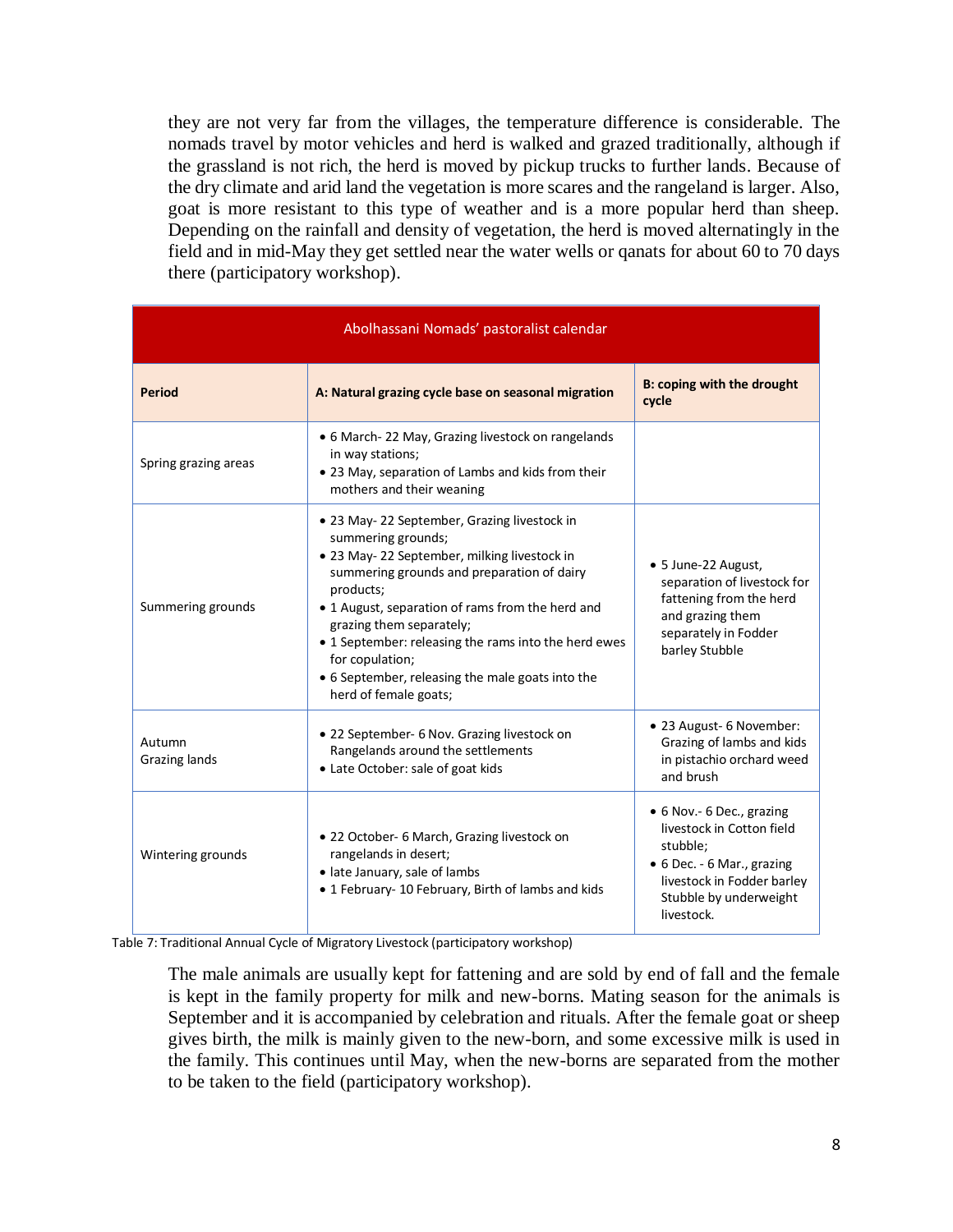For selling the animals there are certain costumes which are not all in favour of the nomad. Usually the male lamb is for fattening and selling in the market and the female is kept for reproduction. The animal that I kept is called Daashti. A pair (joft) is actually a term used for a group of two ewes and two lambs. The buyer who is usually the middle-man or the butcher, gives a low price for the live animal. In this price the purtenance and the wool is not included and these are towards butcher's profit (participatory workshop).

### **4.1.1.1.Agriculture**

Abolhassani nomads have added farming to herding for a more sustainable livelihood. The main products are barley, pistachio, seed watermelons, and sometimes cotton. The agricultural products are mainly for the household use and rarely sold in the market, and the agricultural waste like the pistachio leafs and skin and the watermelon skin is used as a supplement for the herd. The barley and its hay is also used as a very important supplement for the herd, and helps the herder to feed the animal without putting too much pressure on the weak grassland. These pastoralist people also have some agricultural activities in the surroundings of the villages. The agriculture is this area is mostly rain-fed, also there are some irrigated agriculture (participatory workshop).

### **4.1.1.1.1. Farming**

Main crops of the Abolhassani are fodder and regular barley, wheat, alfalfa, black millet, sesame seeds, sunflower, cotton, water melon, melon, garlic, tomato, carrot, butternut squash, squash, onion, eggplant, turnip, cucumber, beet, green pepper, basil, mint, parsley, cress, dill and cumin. Most of these products are for the family use and some of them like fodder barley, wheat and alfalfa are directly the fodder for the animals. The residue of other crops is also used to feed the animals (participatory workshop).

### **4.1.1.1.2. Gardening**

The gardens in Abolhassani territory mainly consist of small lands with different trees and are not unified. Therefore the families who tend orchards usually have different fruits, and can also use the leaves and branches of the trees as extra food for their animals. The main source of income is coming from cultivating pistachio, which are resistant to short droughts and the hot climate. Other fruit trees in the Abolhassani territory are grape, pomegranate, apple, fig, pear, medlar, quince, almond, jujube, apricot, purple plum, yellow plum and walnut (participatory workshop).

### **4.1.2. Complementary**

### **4.1.2.1.Handicrafts**

The nomads of Abolhassani tribal confederacy are skilful in weaving carpet and rug, but the material is coming from a contractor who also decides about the design of the work based on the market demands (women of Abolhassani Tribal Confederacy during participatory workshops).

### **4.1.2.2.Natural products**

Most of the food in the Abolhassani families is produced by the family, and main source of food for these pastoral nomads is dairy products. The milking season starts in May, when young lamb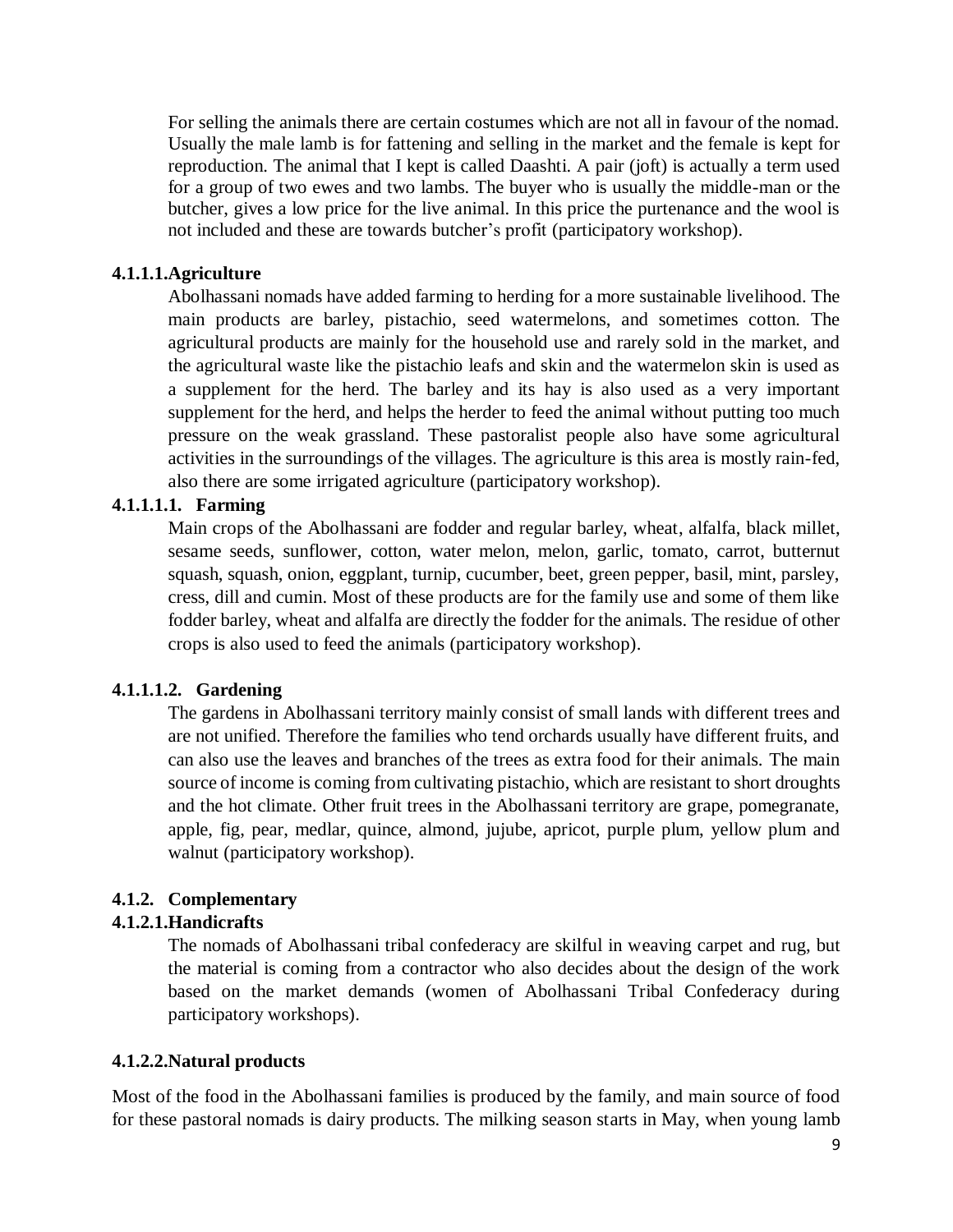and goat are separated from the mother and are taken to the field separately. At this time the excessive milk is collected and used to produce dairy products, all made naturally and mostly kept for the use of the family (participatory workshop).

| Milking calendar of Khar Touran Nomads |              |           |               |  |
|----------------------------------------|--------------|-----------|---------------|--|
|                                        | Sheep        | Goat      |               |  |
| Beginning<br>End                       |              | Beginning | End           |  |
| May 20 <sup>th</sup>                   | August $6th$ | May $1st$ | August $11th$ |  |

Table 8: Milking Calendar of Khar Touran Nomads (participatory workshop)

#### **Dairy products of Abolhassani Nomads**

- **1. Milk**
- 2. **Cream**: by turning the milk in a hand wheel machine that separates the fatty cream from the skimmed milk
- 3. **Sarshir** or **Qeymaq**: the fat that accumulates on top after boiling the milk
- **4. Cheese**
- 5. **Maast**: Yougurt
- 6. **Maast**-**e Poosti**: is yogurt that is made and kept in a goat skin bag and is dense
- 7. **Meske** or **Butter**: by putting the yogurt in sheep skin and beat with special stick called Tolom to separate the butter and doogh
- 8. **Doogh**: The other product from beating the yogurt in sheep skin, which is drinkable and has a sour taste.
- 9. **Kashk-e adooghi**: Mixture of doogh and milk is boiled and liquid and solid separate
- 10. **Kashk-e Maasti**: Mixture of yogurt and milk is boiled till the liquid and solid sepeaate
- 11. **Kameh**: product from boiling the Kashk-e maasti while adding doogh in the process
- 12. **Ghoroot**: The liquid left from producing Kashk is boiled to produce ghroot. Ghoroot from Kashk-e Maasti has a sweet taste and ghoroot from kashk-e dooghi has a sour taste.
- 13. **Jak Milk**: the first milk of the animal after having a new born, is a a yellow colour and very fatty kind of milk that is used in special dairy products.
- 14. **Felleh**: mixture of jak milk with regular milk then it is boiled and makes a product that has a texture like yogurt.
- 15. **Jekkeh**: A mixture of jak and eggs
- 16. **Arisheh**: a mixture of milk, flour, cheese and oil
- 17. **Roghan Zard** or **Yellow oil**: a type of oil that is extracted from heating butter
- 18. **Lach:** Boiled Doogh
- 19. **Chekoo:** from boiling the excessive liquid left from making cheese
- Table 9: Dairy products of Abolhassani nomadic tribes (Participatory workshop)

#### **Meat products of Abolhassani Nomads**

- 1- Red meat
- 2- Del (Heart)
- 3- Gholbe (Kidney)
- 4- Jegar (Liver)
- 5- Kalleh (Head)
- 6- Pacheh (Feet)
- 7- Roudeh (intestines)
- 8- Donbeh (Fatty tail)
- 9- Poost (skin)

Table 10: Meat products of Abolhassani nomadic tribes (participatory workshop)

#### **4.1.2.3.Collecting wild plants**

The Abolhassani nomads know and use the wild plants in their territory for source of food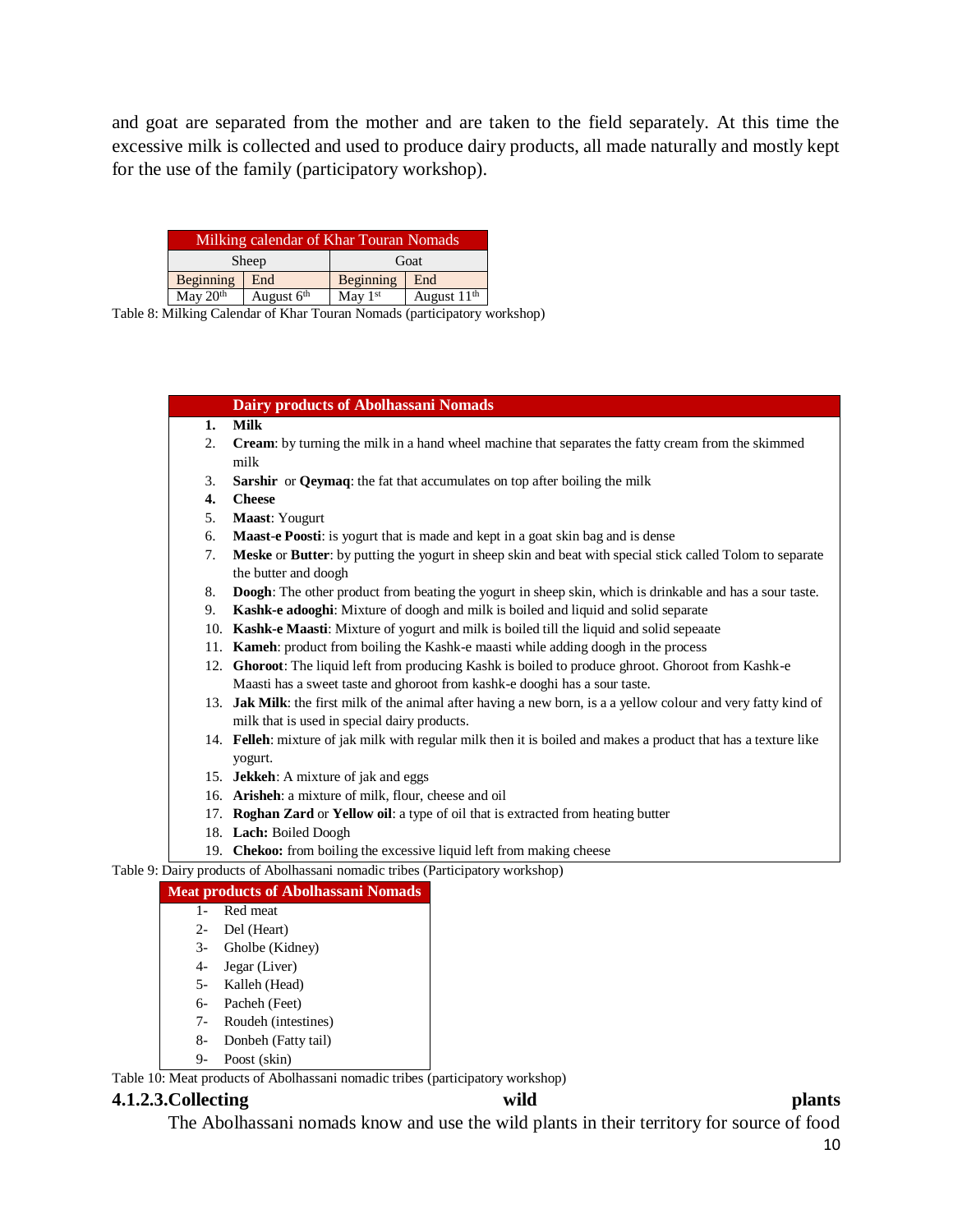for themselves as well as their animals, and also know the medicinal use of some of these plants. A comprehensive list of these wild plants is conducted during the participatory workshops which is available in the Ecological Assessment of Abolhassani Tribal Confederacy.

### **4.2. Types of dwellings**

### **4.2.1. Permanent residence**

Most of the Abolhassani nomads today live in villages built either with bricks and cement or in traditional way by using mud bricks and clays. The winter stall or the place for protecting the weak animals are made out of mud bricks, tree branches and clay (observations).

### **4.2.2. Temporary residence**

During the stay in the summering ground, the nomads use temporary settlements near water resources called khil. These structures are called Kekkeh (Shah Hosseiny and Ranjbar), which are simple structures made out of rocks and clay and the roof is made out of tree branches and bushes. They also build similar structures with less detail for milking the animals (Doomeh-Doosh) and dairy production (Meyhoun) (Abolhassani Elders). The following table is explaining about the vocabulary used for dwellings in Khar Touran region:

| Types of settlements for herd and the shepherds. |                                                                                       |  |  |  |
|--------------------------------------------------|---------------------------------------------------------------------------------------|--|--|--|
| <b>Place</b>                                     | <b>Use</b>                                                                            |  |  |  |
| Pival Gaah                                       | Place of rest for the herd at night                                                   |  |  |  |
| Gool                                             | Place to keep new born lamb and goat for the first 3                                  |  |  |  |
| Goola                                            | Place to Keep new born lamb and goat older than 3 days                                |  |  |  |
| Si vo                                            | Summering shelter for the animals                                                     |  |  |  |
| Som                                              | Kohol, a temporary shelter in the rocky mountains that can shelter 150 to 200 animals |  |  |  |
| Damgaah                                          | Shelter for milking the animals                                                       |  |  |  |
| Mard-khaneh                                      | Shelter for shepherds in the desert                                                   |  |  |  |
| Chigh                                            | Bahar-Band, where the animal feeds the lamb or new born goats.                        |  |  |  |
| Cheft                                            | Wintering shelter for the animals made out of branches and bushes, covered with dung  |  |  |  |

Table 11: Settlements in Khar Touran region (Shah Hosseiny and Ranjbar)

### **4.3. Traditional customs**

The national and traditional celebrations that are regarded are Norouz  $(1<sup>st</sup>$  day of spring or March 21<sup>st</sup>), Charshanbeh Soori (making fire in last Tuesday of the old year to leave all sicknesses behind and welcome the new year with good health), Sadeh Souzan (making large fire in mid-winter, to make the way for spring to come). Religious rituals and traditions are also practiced with enthusiasm. The first 10 days of Moharram in Islamic calendar, as well as the  $19<sup>th</sup>$  to  $21<sup>st</sup>$  of Ramadan are for mourning ceremonies.

When a member of the community passes away, the first, third, seventh and fortieth nights are important for mourning and feeding the poor. It is a costume that the family and close relatives do not cut their hair or beard as a sign of grief. On the seventh day, a barber is hired to cut the hair and shave the face of the men, which this event is literally called freeing people (Mr. Salehi's notes on the history and culture of the region).

Important days in pastoralist calendar are as followed:

| .                                     |  |  |  |  |  |  |
|---------------------------------------|--|--|--|--|--|--|
| Traditions related to pastoralism     |  |  |  |  |  |  |
| Side events<br>Date<br>Name<br>Reason |  |  |  |  |  |  |
|                                       |  |  |  |  |  |  |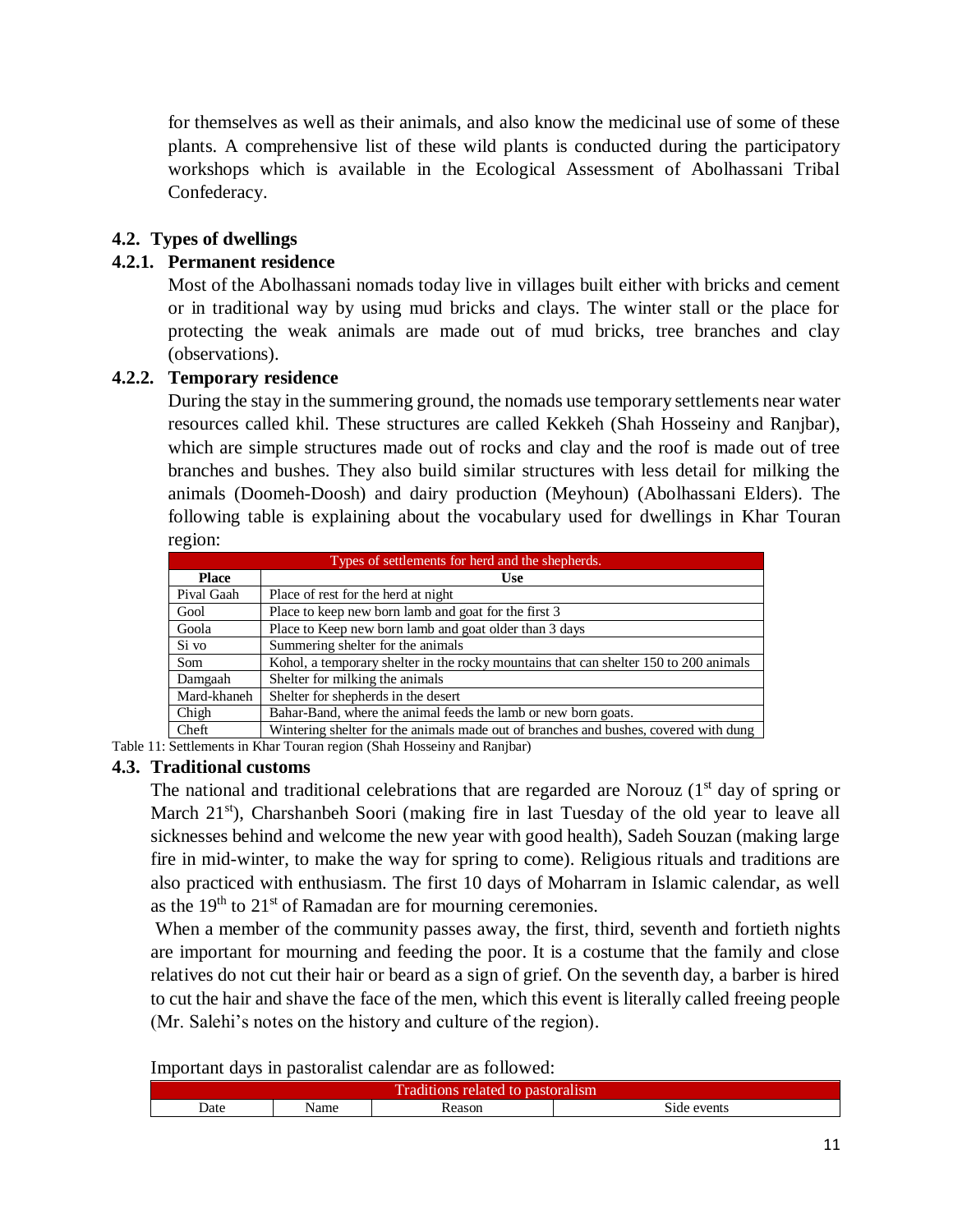| April $30th$ to May<br>10 <sup>th</sup> | Pashm Giri              | Cutting the wool of the<br>sheep by specialists called<br>Bargar | Celebration and singing traditional songs along<br>with playing local pipe                                                                                                                                                |
|-----------------------------------------|-------------------------|------------------------------------------------------------------|---------------------------------------------------------------------------------------------------------------------------------------------------------------------------------------------------------------------------|
| August $20th$                           | <b>Ghooch</b><br>Gozari | Releasing the rams into the<br>herd ewes for copulation.         | Celebration with singers and traditional music.                                                                                                                                                                           |
| August 30 <sup>th</sup>                 | Nar Boz<br>Gozari       | Releasing the male goat into<br>the does.                        | Celebration with traditional singing and music.<br>The owner chooses large and red pomegranates<br>to put on the ram's horn and they believe that<br>the larger the pomegranates, the healthier the<br>new born would be. |
| Summer                                  | Roghan Baaz<br>Koni     | The day they make yellow<br>oil from butter                      | This is an important day for the nomads in<br>which they bake oily bread and make a special<br>food called Changaal for all peoples of the<br>village.                                                                    |
| Winter nights                           | Shab Chareh             | Gathering of the families and<br>relatives                       | Eating together and then the elderly would tell<br>stories and legends.                                                                                                                                                   |

Table 12: Important ritualistic events in Abolhassani calendar

### **4.4. Changes in sources of livelihood**

The Abolhassani nomads have experiences a harsh environment and have learnt their way out of it, by combining different strategies to adapt to the difficulties. Just like their strategy in the ratio of goat and sheep, they also create balance between pastoralism and agriculture. But the major challenge is the drought which forces nomads to move further or sell the herd offseason and with lower price (Participatory workshops).

### **4.5. Livelihood challenges**

Iran is facing a rough time in terms of water resources, and province of Semnan and specially the Khar Touran region are hugely impacted by drought. While there are some successful stories of "Coping with the Drought Cycle" in the Abolhassani Tribal Confederacy, yet there is a large number of the nomads who cannot continue their pastoralist life style and leave for the cities in hope of finding a job. This situation affects the life of the whole community, since as nomads, they depend on each other. With more people leaving, there is less opportunity to share and collaborate work and the situations gets rougher on the nomads, who need this collaboration. They have always divided the duties, some would work in the garden or farm and the others would take charge of the herd. Now they have to do both duties with less work force. At the same time, work in the cities is usually in service sector, and the production sector get weaker. This will result in more dependency on external products whose quality cannot be compared to the local produce (Council of Elders of Abolhassani Tribal Confederacy).

### **5. Introduction of the relevant ICCA**

#### **5.1. Goal of the ICCA**

Protection and conservation of biological diversity in nomadic rangelands, livelihood of pastoral nomadic peoples to continue migration for economic and financial, social and cultural sustainability (Statute of the Council, Abolhassani Tribal Confederacy).

#### **5.2. Committee of founders**

Mr. Reza Salehi, Mr. Abdolreza Salehi, Mr. Reza Karami, Mr. Ali Akbar Shekari, Mr. Allahdad Salehi, Mr. Azizollah Ebrahimi, Mr. Ali Sistani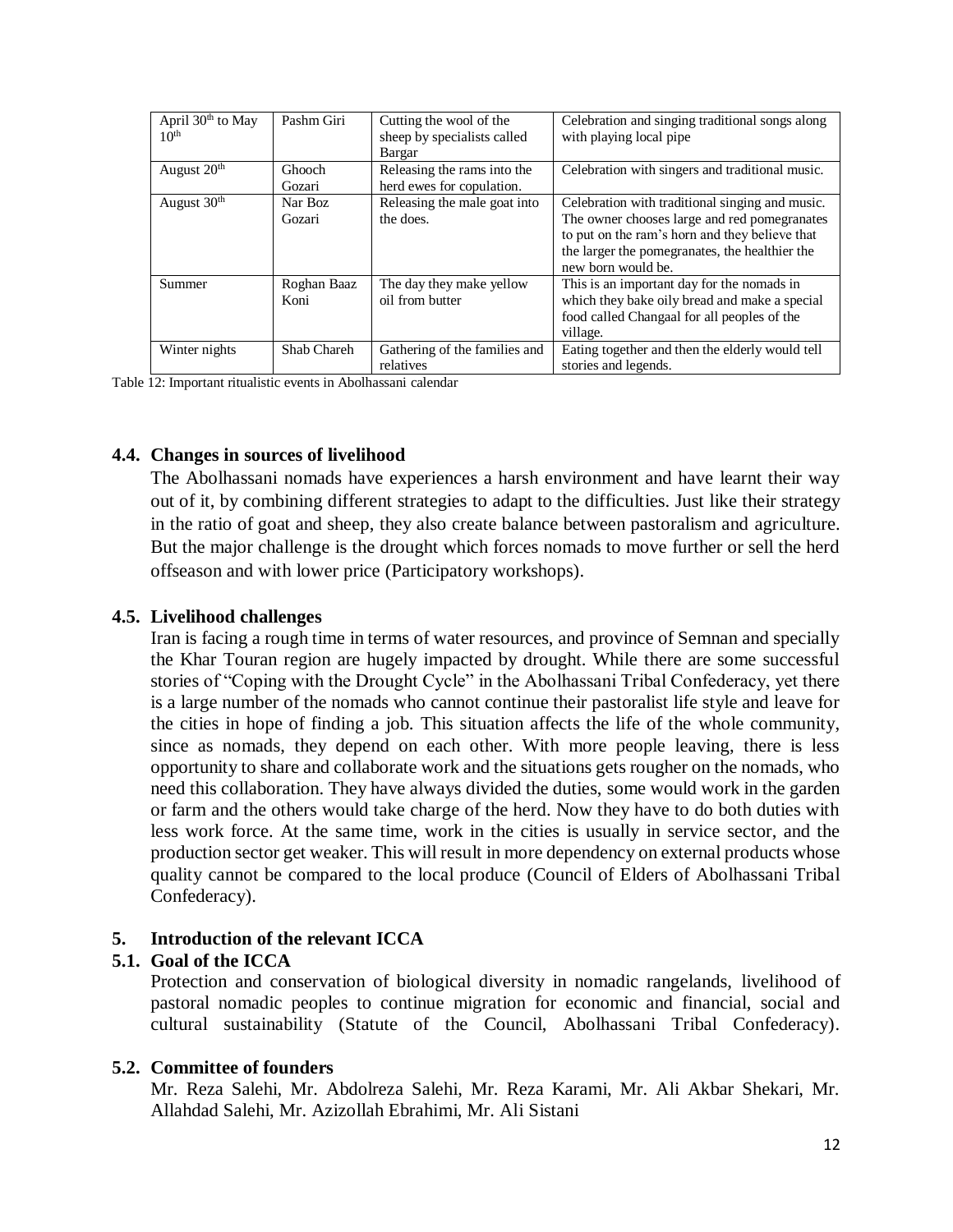### **5.3. Governance system of ICCA**

### **5.3.1. Natural resource management mechanisms in ICCA**

### **5.3.1.1.Rangeland management**

The most important factor in rangeland management and sustainable use of them is maintaining the traditional calendar for seasonal migration. Usually the elderly of the tribe gather in mid-winter to discuss the rangeland and decide about when and where to graze the animals. They decide about the number of blocks (a certain population of sheep or goat) to be grazed based on the variety and density of the vegetation in each grassland. In Khar-Touran each block of sheep or goat consists of 200 to 350 animals (this number is different in other tribes of Semnan province). They also consider the ratio of goat to sheep to decide about the grassland, usually goats are more tolerable and can walk in rocky areas, but sheep is more profitable and less tolerate, so they need plain grasslands. There are 18 wintering grounds and 12 summering grounds in the territory of Abolhassani. The elders decide if the pastures should stay longer in one section or leave more rapidly in order to conserve the vegetation diversity and abundance of vegetation in other parts. Yet with all these strategies, in drought years these grasslands are not enough to feed the animals and the nomads usually use stall feeding. The fodder is mainly grown in their own territory and consist of fodder barley, wheat, watermelon skin, pistachio leaves and residue from cotton plantation and other agricultural products. Another important strategy is conserving the area that its vegetation is in threat. For example in grassland called Pashehdoon, the area consisting of certain vegetation which are important in controlling the desert line is conserved by the locals community and no animal is allowed to graze in that area (Council of Elders of Abolhassani Tribal Confederacy).

There is a customary tradition challed Alam Char, which takes place from April  $1<sup>st</sup>$  to mid-May, and lets all nomads to graze their animals in any part of the pastureland. There are several benefits to Alam-Char such as competition between herders to find the best grassland, usage of remote and forgotten graze lands in the territory, less conflicts between nomads since the biggest issue usually is violating the border of the grasslands, so when there are no borders for this 45 days period, conflicts are less likely to occur (Shah-hosseiny and Ranjbar).



*Figure 4* Watermelon skin and tree branches and leaves that are used as fodder. photos by Maedeh Salimi, CENESTA

### **5.3.1.2.Water management**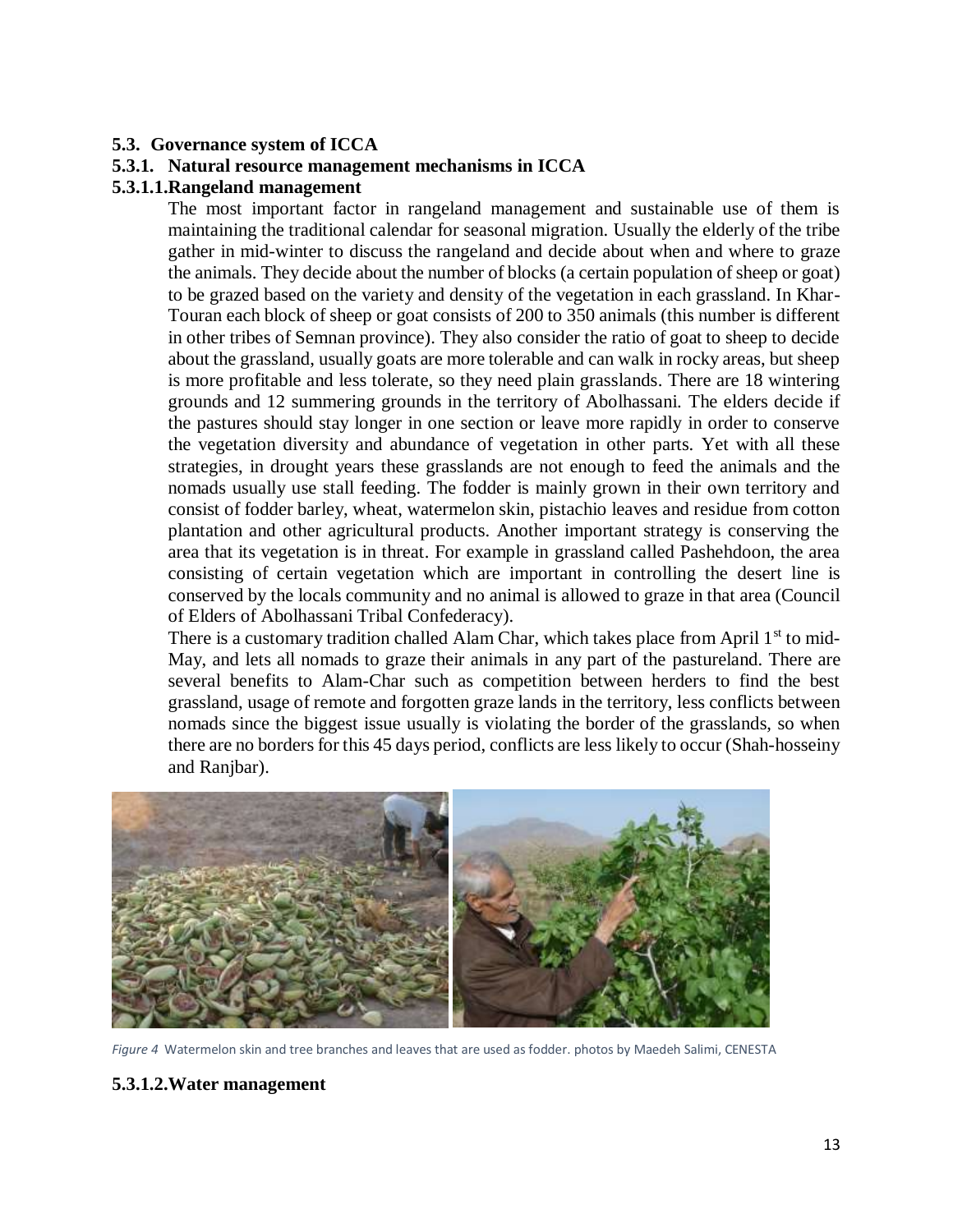The rainfall patterns are affected by the Elburz annual precipitation. Main sources of water are springs and qanats to reach the underground water and few seasonal steams that have water in rainy years. Many of the qanats are dug from a spring to carry the water to needed area. In village of Garmaab Bala, there is also a thermal water spring which is used in a specific public bath for bathing and also for medicinal purpose. This village also enjoys a potable water spring which has no disruption in the whole year and the water is guided to an open pool for storage.

The water wells used for the animals is called Kaland, which are shallower but with wider opening that helps the animal to drink easily. Also wild animals are able to use the water in Kalands and the Abolhassani believe that they should share their resources with the wild animals too.

Most of the agriculture in Abolhassani territory is rain fed, especially wheat and barley are sprinkled in the farm by November. If the year had good rain, then irrigated products are seeded in Late September till end of October. In general, they cultivate products which do not need much water, for example they say that pistachio is very resistant and can survive a short drought. Also Saffron only needs watering during winter.

People of Abolhassani tribe have developed adaptation methods to cope with irregular water cycle. These methods include digging qanats to guide the spring water to lower lands, digging new wells and restoring old wells, storing rain water in cisterns and seasonal rivers in pools, and use of mobile tankers to provide water to remote areas. They also follow the customary water distribution of qanats, in which the water of each qanat is divided between water right holders in a cycle of 12 days. The nomads of Abolhassani also have a pastoralist tradition called Henar, which is like water fasting for the animal, instead of watering the animal every day, the animals are waters every other day. The Henar is usually implied during end of fall to late winter in the drought years. By using the Henar, nomads help with adaptation of animal to shortage of water.

The Council of Livelihood Fund of the Abolhassani also conducted a project called "Drops for Life" to restore qanats and water storages. They were able to secure a budget of IRR 700,000,000 from a government rural development agency for this project, which a large portion of it was used in the areas near Shahroud and outside the Abolhassani territory.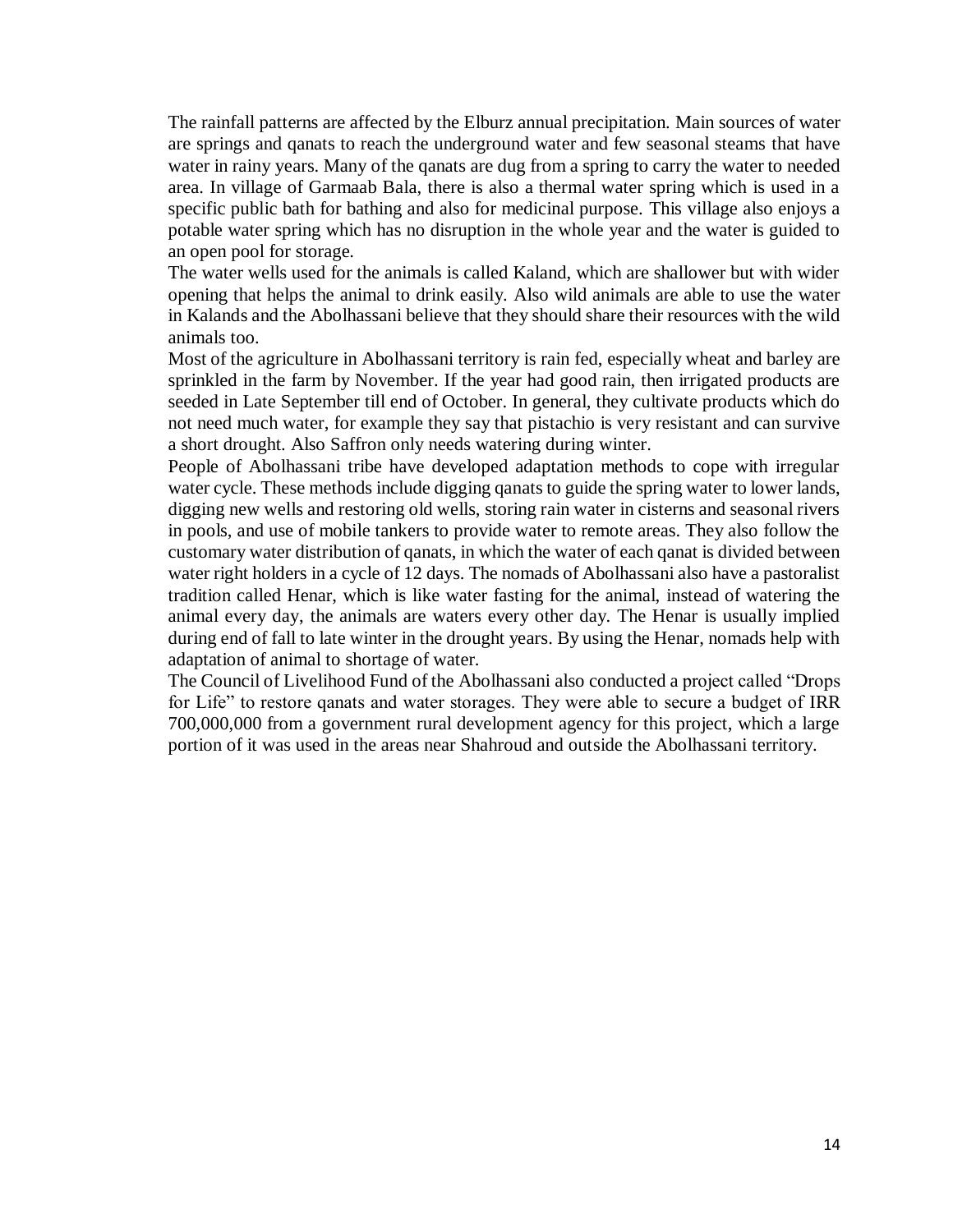

*Figure 5* New Water storage being constructed in village of Garmaab Bala. . Courtesy of CENESTA

### **5.3.1.3.Monitoring mechanisms**

The ICCA is protected and managed by the indigenous local community of Abolhassani Tribal Confederacy. While there are some government regulations, such as permission for grazing, most of the management and monitoring of the area is taken by the Abolhassani nomads themselves (Council of Elders of Abolhassani Tribal Confederacy).

### **5.3.2. Conflict resolution mechanisms**

Since the Abolhassani live in remote rural areas, they have little problem with conflicts. At the same time, all negotiations and possible conflicts are referred to customary law and the elderly of the tribes, who are also members of the Council of Sustainable Livelihood Fund of Abolhassani (Council of Elders of Abolhassani Tribal Confederacy).

### **5.3.3. Relation with external actors including government, NGOs, CBOs and private sector**

So far the Abolhassani had no issues with private sector since the region is remote and undiscovered by the investors. On the other hand they have been in close contact with Center for Sustainable Development and Environment (CENESTA) and the head of GEF small grants programme in Iran. They also communicate with local government offices such as local government of Shahroud. For example their own advocacy helped by civil society, has resulted in additional support for the efforts to find solutions for coping with drought cycles, as well as "Drops for Life" project through which the community managed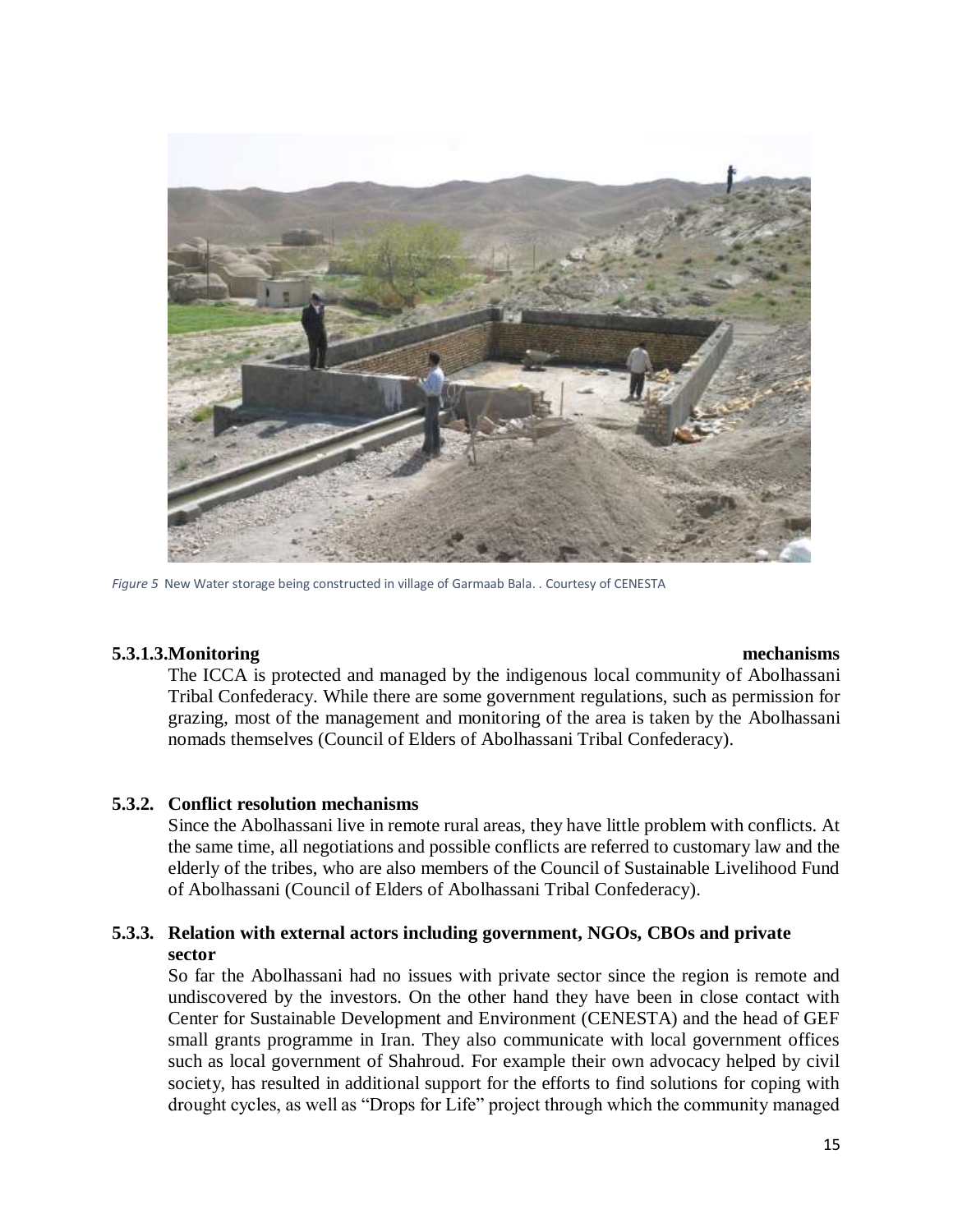to secure additional funding for ground water conservation, storage and sustainable use. At the national level Abolhassani Tribal Confederacy's participation in various inter-tribal gatherings and strategic meetings and workshops with government agencies including FRWO (Forest, Range and Watershed Management Organisation), ONPI (Organisation for Nomadic Peoples of Iran), DOE (Department of Environment) and others have resulted in change of attitudes and policies. The Abolhassani tribal confederacy is also member of Union of Indigenous Nomadic Tribes of Iran (UNINOMAD). They have helped and encouraged other nomadic tribes in the region to become members of UNINOMAD. At the international level, the Abolhassani and some other leading tribes have participated in sessions of dialogue and exchange of experiences in such policy forums as the CBD, IUCN, The Slow Food Movement, WAMIP and Equator Initiative events. The Abolhassani Tribal Confederacy is also a member of ICCA-Consortium based in Switzerland (Cenesta's report).

### **6. Threats and opportunities in ICCA**

### **6.1. Threats:**

The main threat to the Abolhassani territory is drought. In some years when rainfall decreases and stream flow and flood pattern change, the risk of loss of biological diversity, both in plants and animals increases. These losses occur both in domestic and wild species, because of low water level as well as salty water. By losing the vegetation, there is also a huge threat of desertification of grasslands which highly impacts the life of the nomads and their herds (Council of Elders of Abolhassani Tribal Confederacy).

The environmental threats also have an impact on the socio-economic condition of the nomads. The first impact is of course the economic hardship, which leads to situation that nomads cannot afford keeping their animals and are forced to sell them for lower prices, both for lower weight of the animal, and greediness of the middleman. Out-migration is another factor that is threatening the tribes. Out-migration could be because of economic hardship and loss of the assets, or because of changes in the nomadic lifestyle, compared to city lifestyle. Many of the young members of the Abolhassani Tribal Confederacy, continue their education in the cities of Shahroud or Semnan, and are not interested in going back and continuing the pastoralism (Council of Elders of Abolhassani Tribal Confederacy).

#### **6.2. Opportunities:**

The nomads of Abolhassani Tribal Confederacy believe that they were able to cope with the drought, mainly for not being mono-occupational. By combining pastoralism and agriculture, they are able to maintain a sustainable life even in very difficult conditions. They have shown responsibility and wisdom in their past projects, and have used and the rate of return in the small loans they have taken was very high. Therefore, they are most probably able to improve their condition with little help from external sources (Council of Elders of Abolhassani Tribal Confederacy). As a new effort and initiative, the Abolhassani nomads created a plan for circulating the money at the Sustainable Livelihood Fund of the Abolhassani Tribal Confederacy, in order to generate some profit and increase the collaboration and benefit sharing among the sub tribes. The plan was called "Goat kid Plan", the savings at the Sustainable Livelihood Fund was used to purchase goat kids from all subtribes of Abolhassani Tribal Confederacy by end of May 2015. A certain amount of money was spent to purchase barley and other stall, and the goat kids were fattening to be